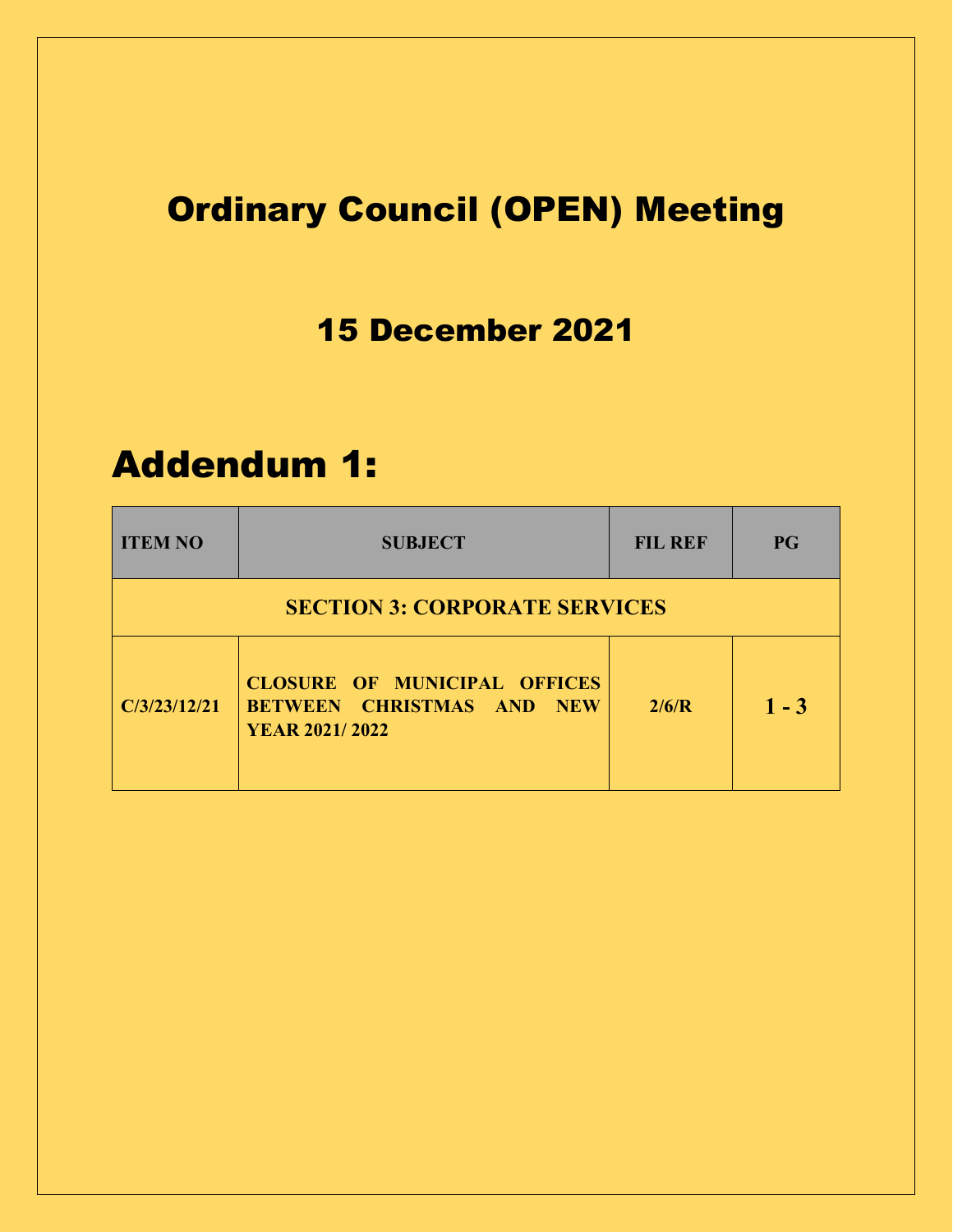# **SECTION 3** CORPORATE SERVICES

 $\overline{1}$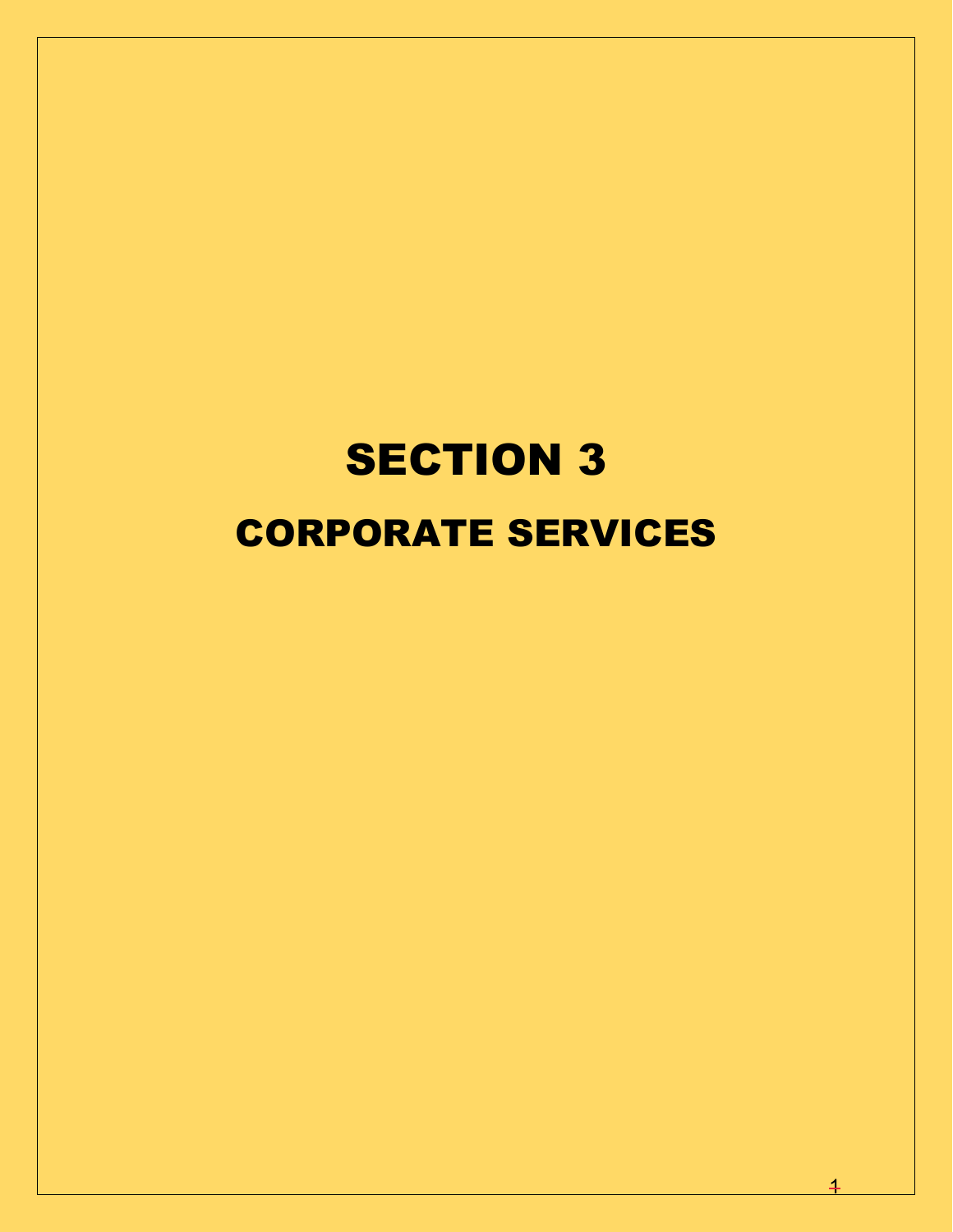#### **CLOSURE OF MUNICIPAL OFFICES BETWEEN CHRISTMAS AND NEW YEAR 2021/ 2022**

| Directorate:      | <b>Corporate Services</b>              | <b>Demarcation:</b> | <b>All Wards</b> |
|-------------------|----------------------------------------|---------------------|------------------|
| <b>File Ref:</b>  | 2/6/R                                  |                     |                  |
| Attachments:      | <b>None</b>                            |                     |                  |
| <b>Report by:</b> | <b>Senior Manager: Human Resources</b> |                     |                  |
| Date:             | 14 December 2021                       |                     |                  |

#### **Purpose of the report**

That Council consider the request for the closure of the municipal administrative offices during Festive Season between Christmas 2021 and New Year 2022.

#### **Background**

During the last couple of festive seasons, it was observed that very few residents are visiting in particular the respective Municipal Administrative Offices during this period of the year. Those members of the community who would visit the offices do so mainly to enquire about services accounts or to report service failures and problems.

Administrative offices, except those who render a service to the public, can be closed without any negative impact on service delivery. The option is that the municipality can be fully operational until **Friday, 24 December 2021 at 11h30 and thereafter remain closed until Friday, 31 December 2021. Therefore, the offices would effectively reopen on Monday, 03 January 2022** without hampering service delivery in any way.

#### **Calendar:**

| <b>DATE</b>                     | <b>HOURS OF WORK</b>            | <b>PROPOSED DATES OF OFFICE</b><br><b>TO BE CLOSED FOR PUBLIC</b> |  |
|---------------------------------|---------------------------------|-------------------------------------------------------------------|--|
| Friday, 24 December 2021        | Normal working day              | Admin office proposed to close at<br>11:30                        |  |
| Saturday, 25 December 2021      | <b>Week-end (Christmas Day)</b> |                                                                   |  |
| <b>Sunday, 26 December 2021</b> | Week-end                        |                                                                   |  |
| Monday, 27 December 2021        | <b>Public Holiday</b>           |                                                                   |  |
| Tuesday, 28 December 2021       | Normal working day              | <b>Employees to take Annual Leave</b>                             |  |
| Wednesday, 29 December 2021     | Normal working day              | <b>Employees to take Annual Leave</b>                             |  |
| Thursday, 30 December 2021      | Normal working day              | <b>Employees to take Annual Leave</b>                             |  |
| Friday, 31 December 2021        | Normal working day              | Admin office proposed to close at                                 |  |
|                                 |                                 | 11:30                                                             |  |
| Friday, 1 January 2022          | <b>Public Holiday</b>           |                                                                   |  |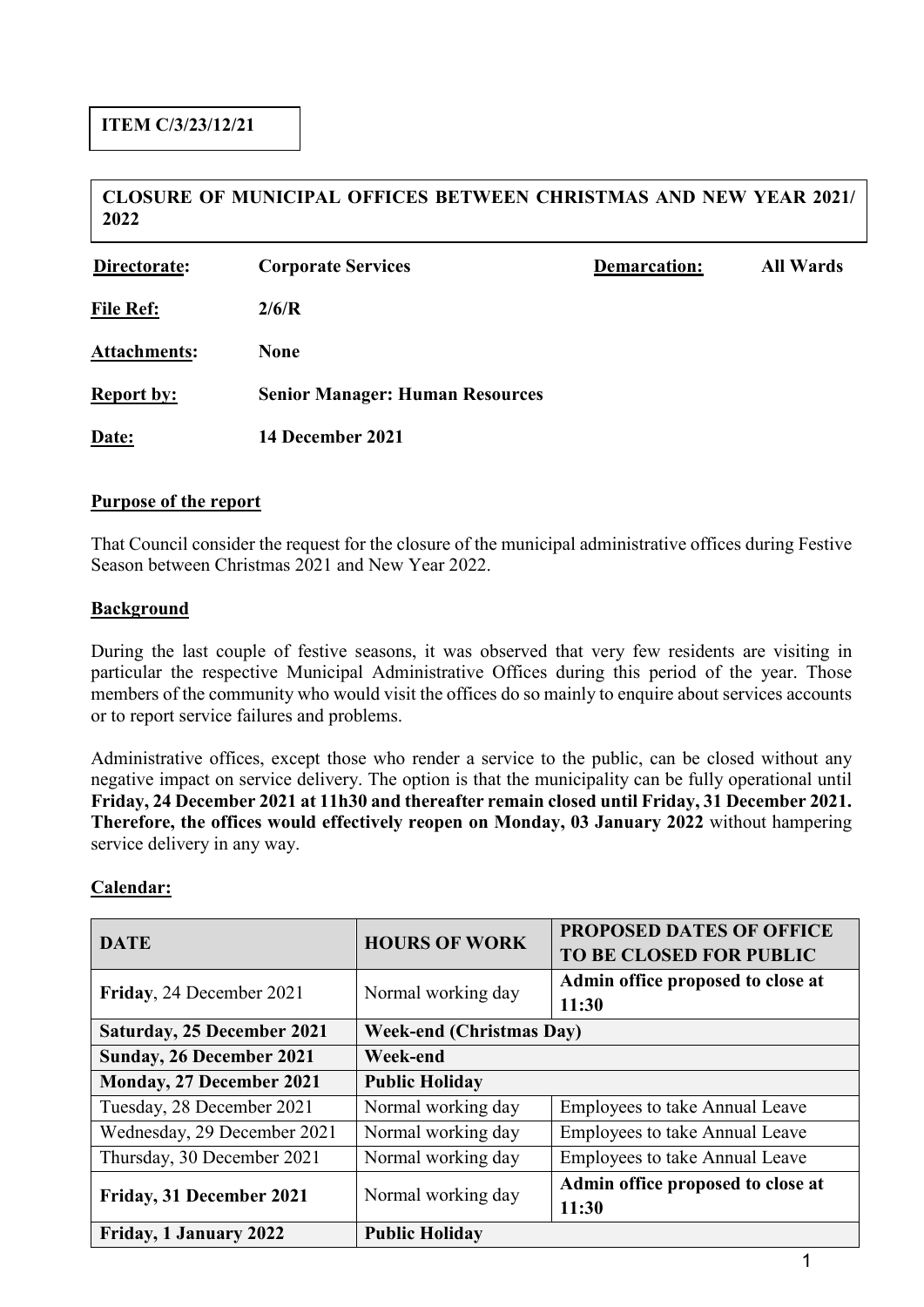Employees can however not be forced to take annual leave and it is at their preference to take annual leave on condition that they do have annual leave to their credit. *Therefore it must be noted that employees who wish not to take annual leave will operate as per normal working hours.* 

All essential services sections of the Directorates of Community Services and Engineering Services must be fully operational and all their staff must be available during the closure period. An exceptional case is applicable to Finance Department where staff should be available until audit is completed.

The following sections, apart from the essential services sections, cannot close completely and must have skeleton staff in attendance during the aforementioned period:

#### • **Directorate: Financial Services:**

o All Sub-Sections within the Directorate

#### • **Directorate: Corporate Services:**

- o Communications and Customer Relations Management Division,
- o Human Resources Management Branch
- o Legal Services Division

#### • **Directorate of Economic Development and Planning**

- o Building Control
- o Land Use Management Division
- o Economic Development Division

#### • **Directorate of Community Services**

o Integrated Human Settlements

The Directors must identify and provide a schedule with dates and details of essential services personnel on duty and standby to ensure seamless service delivery during the peak season.

#### **Comments by Chief Financial Officer**

The recommendations of the Municipal Manager are supported.

#### **Comments: Manager Legal Services**

The recommendations of the Municipal Manager are supported.

#### **Comments: Director Corporate Services**

Leave provisioning is a financial cost implication to the municipality, and therefore the employer cannot grant Compulsory Business leave to employees as this has got huge financial implications. Employees are not forced to take leave, they have the option to work if they do not opt to take annual leave. Bitou Municipality, being a disaster prone area, is highly likely forced to grant employees compulsory business leave when disaster strike our area.